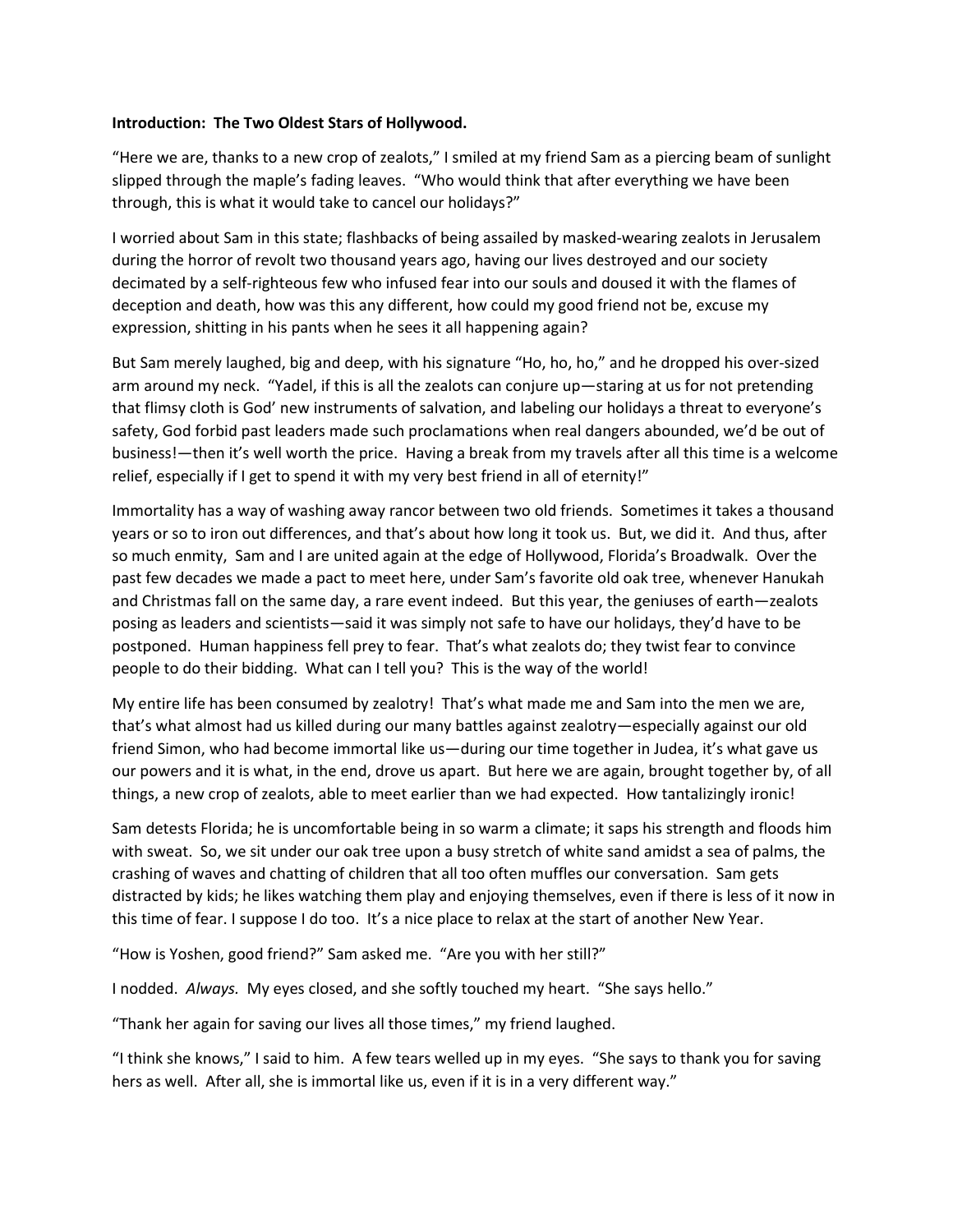"I wonder, Yadel," he said to me, as sweat poured down his face and through his thick white beard. "Who of us is the luckier one? Because I had no attachments, I could put everything I had into my holiday. The results speak for themselves! Your holiday, well my friend, it's like a dead herring, flopping on the docks of the Mediterranean not quite sure where it's supposed to go. You always had Yoshen with you, she was your heart and soul. I never had love like you did, my friend, so I focused all that I was on my holiday. Who was the luckier one?"

I paused and I could feel Yoshen laugh. I laughed too.

"She says to stop blaming her for my own incompetence," I said to my friend. "What I did and didn't do with Hannukah was not her fault, it was my own. I always think too much, I never can make it simple; you know that about me! But that is who we are as Jews, is it not? Our history has not been a straight line. It has zig-zagged through the greatest of human crises, it has been pulled down by zealots and greedy kings, and has been propped up by the greatest minds the world has ever seen. Why should my holiday be any different? Here we still are, Sam. We have survived! It is nothing short of a miracle. That Hannukah is misunderstood, that I am not the celebrity that you are, that is not the fault of Yoshen's. She kept me alive during my darkest hours. She is my savior, not my burden. It is, rather, the story of our people. We are not destined to give birth to simple ideas and shiny celebrities like you. We are destined to forever grapple with the past, present, and future. We are born to struggle!"

Sam laughed and lifted a carton of green eggnog. "Then here to you, my friend! Here is to your continued anonymity and your continued struggles! May you never find peace! Ho, ho, ho!"

"We do want peace," I reminded him. "We are simply unwilling to give up who we are to get it. You used to be part of that very struggle, back when you were Clausius; do you not remember those days? When we hid out in Jerusalem during the Great Jewish Revolt against Rome, when we fought against Simon and his zealots, when we became who we are now, when Nicholas explained it all. That is who we are, Sam. If we can't find peace, it's because no one lets us. And that includes you, my friend, for a thousand years! How could we find peace in in a world of such much, excuse my expression, crap?"

"Well, here we are, under your tree, so much happiness around, why bicker about details?"

Sam and I had moved in different directions over the centuries. While his people spread across the globe conquering and assimilating the masses, my people spread across the globe running away from his people. We had to move fast, so I had to stay in shape. Sam was happy just hanging out and watching it all unfold from his perch up North, so he got a little soft. In the world of immortality, the difference between those of us fit and clever and those of us indolent and fat means nothing. In fact, Sam, despite his laziness and his tendency to borrow his ideas from others, despite the fact that he sleeps all but one day of the year, has succeeded brilliantly. And despite my ingenuity and all that I had to endure, I have largely failed, at least to most of the people reading this book. All the world knows about Sam's exploits, while no one has heard of me. You want to talk about TV shows, movies, songs? It's all Sam. I have touched very few lives. Which is why I want so much to tell my story. His has already been told at nauseum; it's annoying already! But this is likely the first time you will ever hear about me!

I thought about our flight from Jerusalem in 70AD. Well, it wasn't AD then, it was the year 3831 in the Jewish calendar. No one knew about AD or BC or any such nonsense. That came later, when the Romans adapted Christianity as their official religion and turned the popular Roman festival of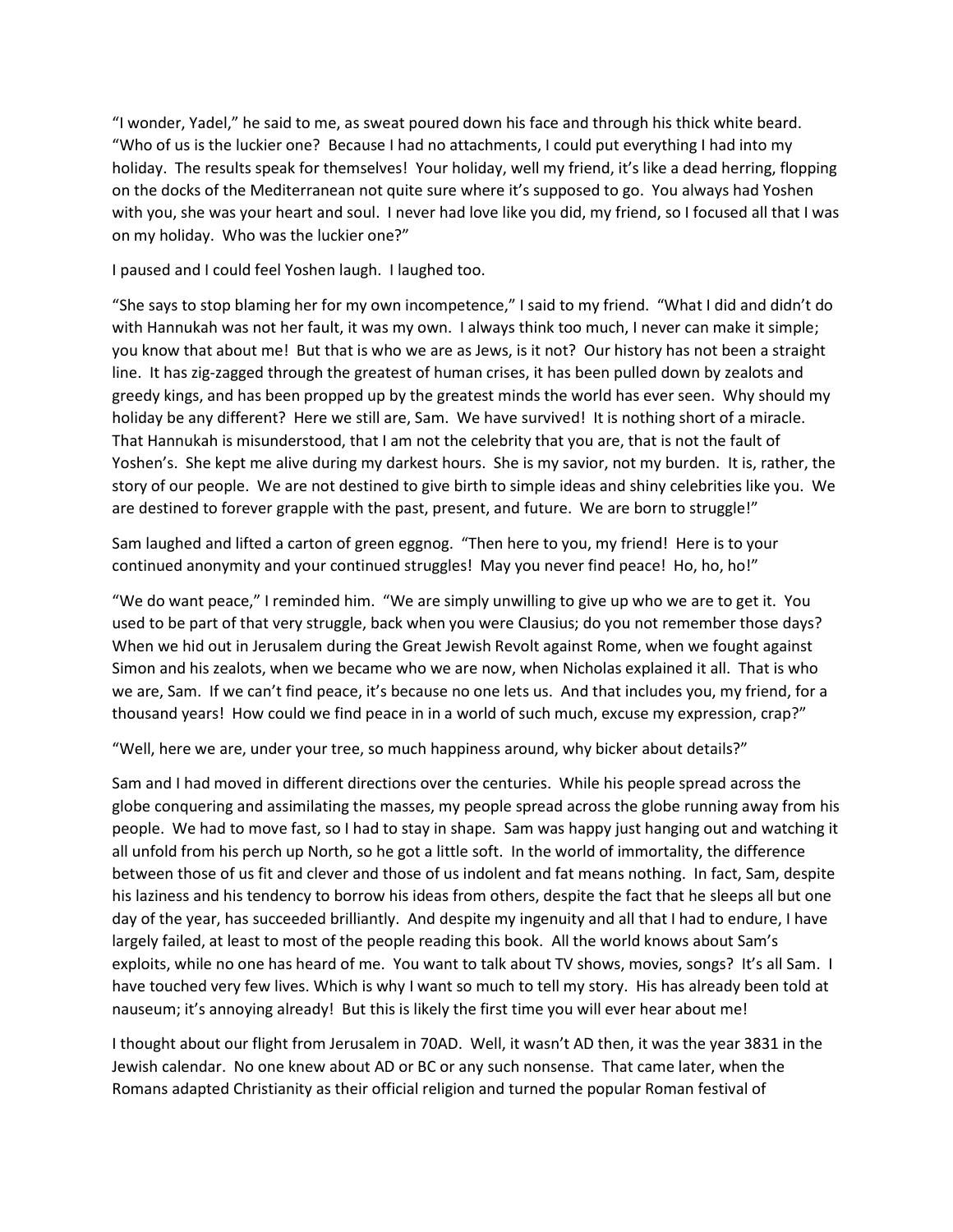Saturnalia—and the pagan winter solstice—into the birthday of Jesus. Sam came up with that idea, well after I had already put Hannukah on that very date, but still to this day people accuse me of trying to copy Christmas! "It's all hogwash," I told my friend.

"Bitter grapes," Sam laughed. "Get over it. You hold a long grudge, my friend."

I just shook my head.

"Don't blame me for your troubles," Sam said, sifting sand through his plump fingers, and then wiping sweat off his brow. "Blame John of Giscala! He was, after all, one of your people, not mine, and the nastiest person I ever met. Blame the Romans, their governor Gessius Florus who started it all, and General Vespasian and his son Titus for carrying out the war; blame the traitor Josephus who jumped over to their side and became Vespasian's lap boy by promising he would one day be emperor. Heck, blame your hero Rabbi ben Zakkai, who snuck out of the city in a coffin and left you high and dry."

"Well," I said, "I'm not going to bad-mouth Yohanan ben Zakkai; what he did for me and my people, that was worth his escape. But yes, the Romans, and John and his Jewish zealots, yes, I'll blame them. But mostly I blame Simon, and I do still blame you; you should have done more to stop what your people did to us. But, my friend, those were the old days, you are right about that. Today, today we celebrate a new zealotry that has brought us together! And a friendship that can never die even in a cruel and stupid world that we have done so little to change!"

Sam poured himself a drink of the eggnog. He lifted it toward me in a toast and laughed, "Ho, Ho, Ho," he said. "Have a sip with me, my friend! We are lucky indeed!"

"No," I told him. "No sips today."

"What, are you afraid that I will spread my COVID germs to you?" he laughed.

"You know I don't drink and fly very well. I don't have a group of animals pulling me around. I have to do it myself."

"Your problem, not mine," Sam said, laughing. "If you had listened to Nicholas, you may not have stuck with that spinning Dreidel of yours. It's is not exactly the easiest way to fly." He slurped the eggnog quickly, and then poured another glass. "You never take the easy path, Yadel. Believe me, that is a path worth trying one day."

The path we took in the year 3831 as we escaped from our home in Judea was hardly the easy path. Clausius was with me, as was our friend Simon. The great Jewish rebellion against Roman rule exploded upon us and our people three years earlier, in 3828, and for all that time we were entangled in the middle of it, wanting so much to escape from its clutches, but not knowing how.

That is when I met Yoshen, when I fell in love, and when I found a purpose in my life—the purpose of Hannukah and of spreading it to my people as they scattered across the world—that still defines me to this day. It is also how we obtained our powers, in an odd twist of fate, as we escaped from the city and only survived by the sheer luck of a salty, sulfuric pond and of the mutual hatred of others as they ignored us and massacred each other.

After that day, that day of our escape, we became who we are now, for better or worse. But now, having been banned from our holidays, sitting on a hot beach as hoards of masked zealots wander by, I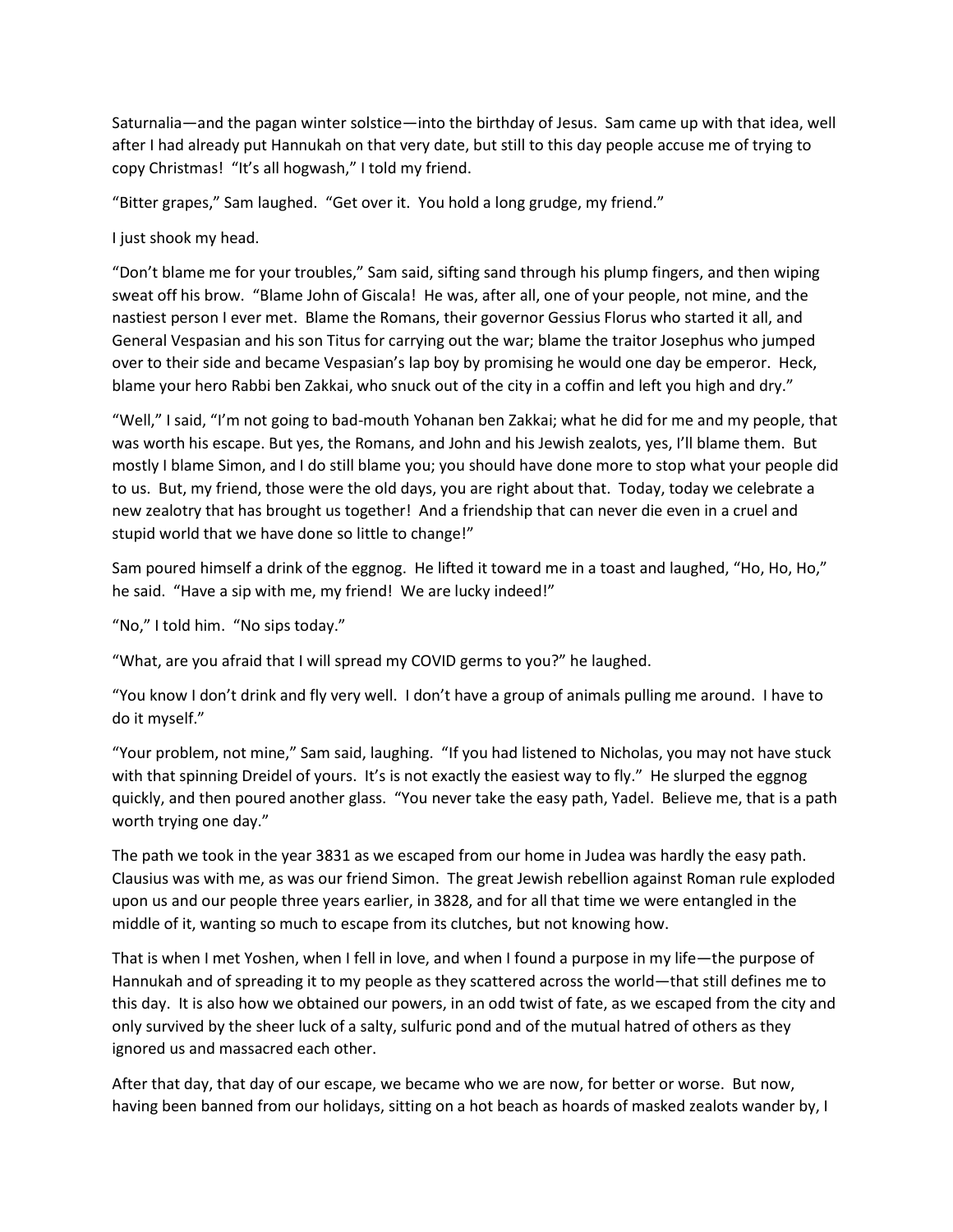wonder why we should even continue. Is there still a need for us? Our tales, our lessons, have largely gone unheard. And our powers have finally started to fade. Mostly, although Yoshen lives within me, she too has become more shadow than real, and the loss of her would not be something that I could ever tolerate. So, why go on?

"Was it worth it?" I asked Sam. "Your holiday, it's not what you hoped it would be, forgetting the success that you always gloat about. And mine, it is not anything at all, just a shadow of what I hoped. We have failed, my friend. Even as we live forever, it seems that we accomplished very little."

Sam stood up. "It is quite a question you pose to me, just out of the blue, as though this is what I want to think about right now," he said to me. "I cry when I think about our lives, Yadel; tears of joy and agony both. But my good friend, I need to pee. And so, I must interrupt your story for a moment."

"If you didn't drink so much of that sugar-laden fatty drink you could hold it in," I chided him.

"Ho, ho, ho!" he laughed, as he walked toward the ocean. "It is worth it! I went to a doctor like you said, Yadel. The doctor told me I was too fat, and then said, 'Sam, your cholesterol is too high, you better bring it down.' And I said, 'Doctor, I'm two-thousand years old. Is that really all you think is important, my cholesterol?' The doctor looked at me, and I was waiting for him to say something profound, and he said, 'Yes, it is. I'd like to start you on a statin.' Ho, ho, ho! Who is to say we didn't make a dent in the world when there are people like that running our lives! The faces changes, the titles do too, but the world is the world, it will always be that Yadel, we can't change it. But maybe we can help a few people to find their own inner happiness, maybe we can make it a little better. I think we both accomplished that. Now, please don't burden me with any of your horribly depressing observations! I am going to pee before I stain my red pants a horrid yellow!"

"You're going to pee in there?" I called after him, pointing to the ocean where he was headed.

"It's nature's toilet," he said. "And they won't let me inside if I, God-forbid, don't drape myself with their mask. Besides, I could use a bit of salt on my skin. Don't tell the kids. It will ruin my image."

"Your image?" I asked, standing up and following him into the waves. "I would say that you have bigger issues to worry about than peeing in the ocean."

Sam looked at me. He smiled, and he kissed me on the head. "I am so glad we are friends again," he said. "Best friends, friends linked together by our very souls. I don't know why we let so much get between us. But the past is the past. I love you, Yadel. And I'm proud of all that you did."

"If you are so proud, are you willing to help me to set the record straight?"

Sam laughed. "I will do one better," he said. "I have a surprise for you! One that may give us a purpose after all. And which may set the record straight. But please, first let me pee!"

I watched my friend waddle through the water. So much had transpired since that night outside of Jerusalem. A year after our escape the great Jewish rebellion ended. Our Temple was destroyed, and the Jews' reputation tattered within the Roman world. But we did have hope, we did have a new path upon which to trod, and I promised myself that I would help to forge a way forward that would ensure our people's eternal happiness and success. But how? It gnawed at me. How to teach my people the lessons of our past and present so that we would not have to continue to suffer in the future?